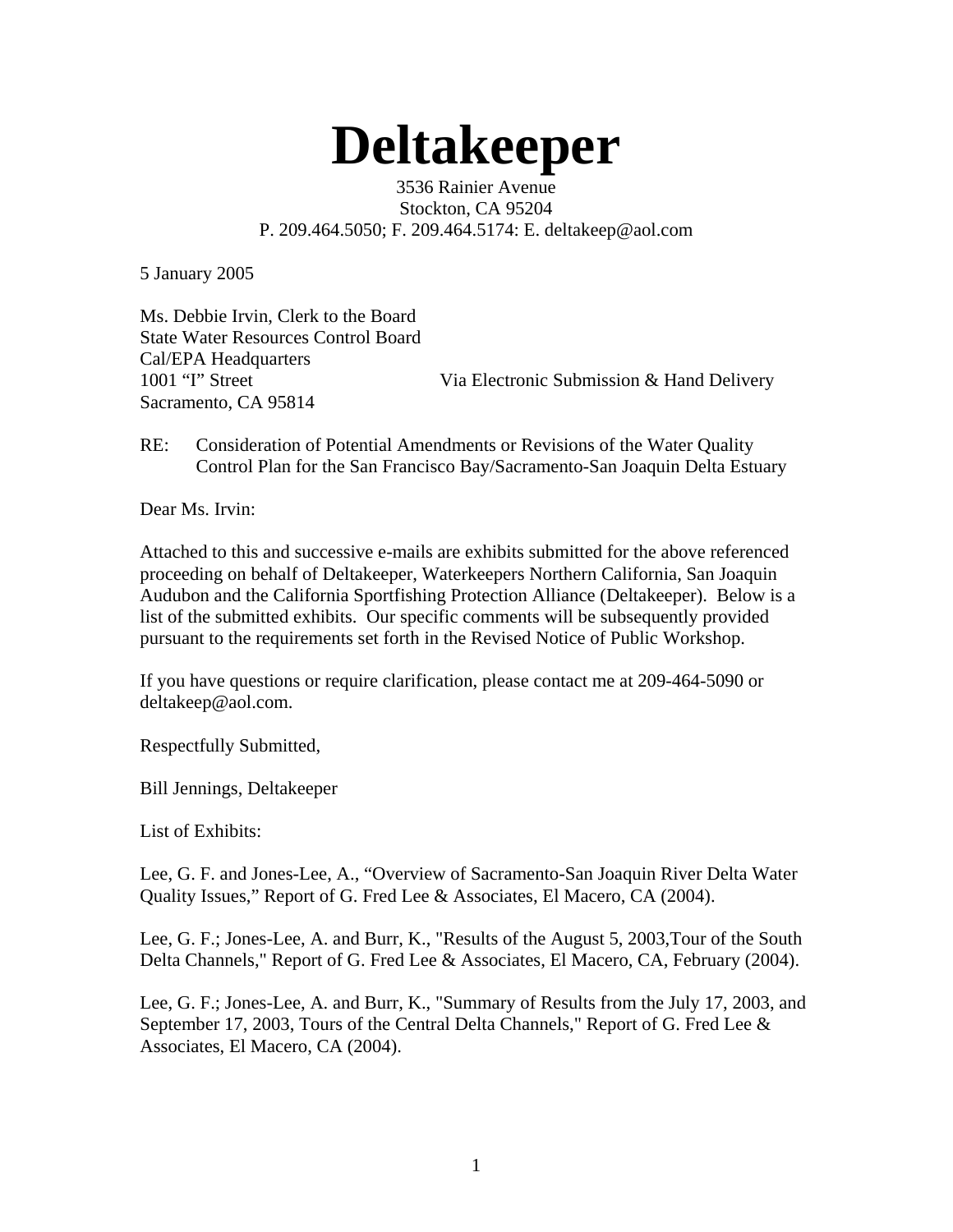Lee, G. F. and Jones-Lee, A., "Comments on the CBDA Delta Improvements Package," Comments submitted to California Bay-Delta Authority by G. Fred Lee & Associates, El Macero, CA, June (2004).

Lee, G. F. and Jones-Lee, A., "Impact of State and Federal Delta Water Export Projects on Delta Water Quality and Aquatic Resources: Issues that need to be addressed," Report of G. Fred Lee & Associates, El Macero, CA, October 1 (2004).

Lee, G. F. and Jones-Lee, A., "Issues that Need to be Considered in Evaluating the Sources and Potential Control of TOC that Leads to THMs for Water Utilities that Use Delta Water as a Water Supply Source," Report of G. Fred Lee & Associates, El Macero, CA, May 27 (2003).

Lee. G. F., and Jones-Lee, A., "Synthesis and Discussion of Findings on the Causes and Factors Influencing Low DO in the San Joaquin River Deep Water Ship Channel near Stockton, CA: Including 2002 Data," Report Submitted to SJR DO TMDL Steering Committee/Technical Advisory Committee and CALFED Bay-Delta Program, G. Fred Lee & Associates, El Macero, CA, March (2003).

Lee, G. F. and Jones-Lee, A., "Supplement to Synthesis Report on the Low-DO Problem in the SJR DWSC," Report of G. Fred Lee & Associates, El Macero, CA, June (2004).

Lee, G. F., "Impact of San Joaquin River Deep Water Ship Channel Watershed and South Delta Flow Manipulations on the Low-DO Problem in the Deep Water Ship Channel," Report of G. Fred Lee & Associates, El Macero, CA, July 10 (2003).

Lee, G. F. and Jones-Lee, A., "SJR DWSC Flow and RRI DO Data for 2003," Report of G. Fred Lee & Associates, El Macero, CA, December (2003).

Lee, G. F. and Jones-Lee, A., "SJR DWSC Flow and RRI DO for 2004," Report of G. Fred Lee & Associates, El Macero, CA, January 5 (2004).

Lee, G. F. and Jones-Lee, A., "Updated Recommended Approach for Controlling the Low-DO Problem in the SJR DWSC," Report of G. Fred Lee & Associates, El Macero, CA, June (2004).

Lee, G. F. and Jones-Lee, A., "Comments on Amendments to the Water Quality Control Plan for the Sacramento River and San Joaquin River Basins for the Control Program for Factors Contributing to the Dissolved Oxygen Impairment in the Stockton Ship Channel, Draft Final Staff Report, December 13, 2004," Report of G. Fred Lee & Associates, El Macero, CA, January 5 (2005).

Lee, G. F., "Impact of San Joaquin River Deep Water Ship Channel Watershed and South Delta Flow Manipulations on the Low-DO Problem in the Deep Water Ship Channel," Submitted to the US Bureau of Reclamation OCAP Biological Assessment, Sacramento, CA, Report of G. Fred Lee & Associates, El Macero, CA, July 10 (2003).